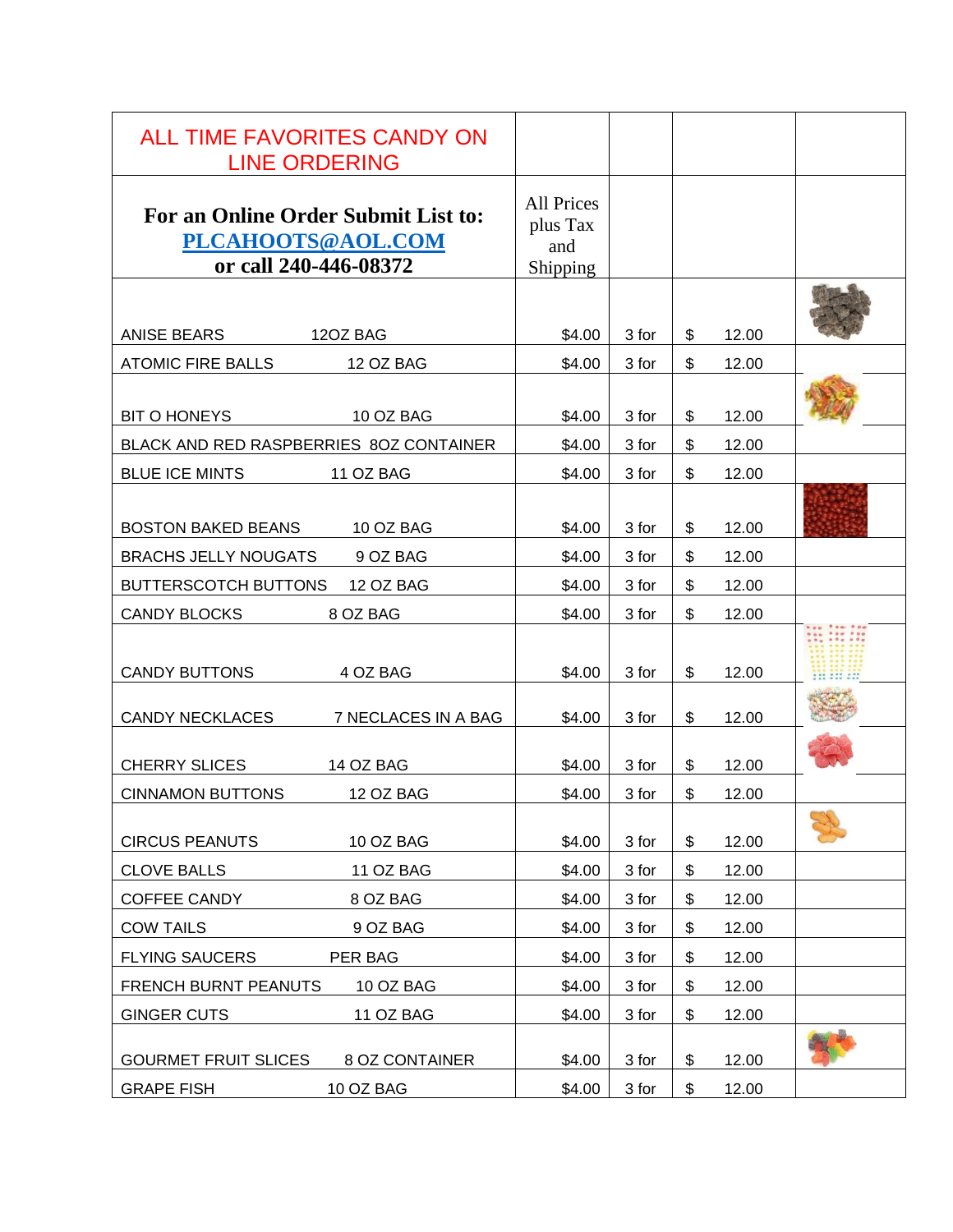| <b>GUMMY BEARS</b><br>11 OZ BAG                                              | \$4.00           | 3 for          | \$                   | 12.00          |  |
|------------------------------------------------------------------------------|------------------|----------------|----------------------|----------------|--|
| <b>GUMMY FRIED EGGS</b><br>8 OZ BAGS                                         | \$4.00           | 3 for          | \$                   | 12.00          |  |
|                                                                              |                  |                |                      |                |  |
| GUMMY PEACH RINGS 10 OZ BAGS                                                 | \$4.00           | 3 for          | \$                   | 12.00          |  |
| GUMMY WATERMELON SLICES 10 OZ BAG                                            | \$4.00           | 3 for          | \$                   | 12.00          |  |
| HONEY FILLED CANDY<br>10 OZ BAG                                              | \$4.00           | 3 for          | \$                   | 12.00          |  |
|                                                                              |                  |                |                      |                |  |
| HOREHOUND DROPS 12 OZ BAGS                                                   | \$4.00           | 3 for          | \$                   | 12.00          |  |
| <b>LEMON HEADS</b><br>12 OZ BAGS                                             | \$4.00           | 3 for          | \$                   | 12.00          |  |
| LICORICE CARAMEL CREAMS 12 OZ BAG                                            | \$4.00           | 3 for          | $\mathfrak{S}$       | 12.00          |  |
|                                                                              |                  |                |                      |                |  |
|                                                                              |                  |                |                      |                |  |
| <b>MARY JANES</b><br>10 OZ BAG                                               | \$4.00           | 3 for          | \$                   | 12.00          |  |
| <b>ORANGE SLICES</b>                                                         |                  |                |                      | 12.00          |  |
| <b>14 OZ BAG</b><br><b>RED HOTS</b><br>11 OZ BAG                             | \$4.00<br>\$4.00 | 3 for<br>3 for | \$<br>$\mathfrak{S}$ | 12.00          |  |
|                                                                              |                  |                |                      |                |  |
| ROOT BEER BARRELS<br>12 OZ BAG                                               | \$4.00           | 3 for          | \$                   | 12.00          |  |
|                                                                              |                  |                |                      |                |  |
|                                                                              |                  |                |                      |                |  |
| <b>SMARTIES</b><br><b>12 OZ BAG</b><br>11 OZ BAG<br><b>SMARTIES LOLIPOPS</b> | \$4.00<br>\$4.00 | 3 for<br>3 for | \$<br>$\mathfrak{S}$ | 12.00<br>12.00 |  |
|                                                                              |                  |                |                      |                |  |
| SOFT PEPPERMINT STICKS<br>10 OZ BAG                                          | \$4.00           | 3 for          | \$                   | 12.00          |  |
| 14 OZ BAG<br><b>SPEARMINT LEAVES</b>                                         | \$4.00           | 3 for          | \$                   | 12.00          |  |
| SQUIRREL NUT ZIPPERS<br>10 OZ BAG<br>STRAWBERRY BON BON<br>12 OZ BAG         | \$4.00<br>\$4.00 | 3 for<br>3 for | \$<br>\$             | 12.00<br>12.00 |  |
|                                                                              |                  |                |                      |                |  |
|                                                                              |                  |                |                      |                |  |
| 10 OZ BAG<br><b>SWEEDISH FISH</b><br>8 OZ BAG<br><b>TEA CANDY</b>            | \$4.00<br>\$4.00 | 3 for<br>3 for | \$<br>\$             | 12.00<br>12.00 |  |
| VANILLA CARAMEL CREAMS 12 OZ BAG                                             | \$4.00           | 3 for          | \$                   | 12.00          |  |
|                                                                              |                  |                |                      |                |  |
| <b>WAX BOTTLES</b><br>7 OZ CONTAINER                                         | \$4.00           | 3 for          | \$                   | 12.00          |  |
|                                                                              |                  |                |                      |                |  |
|                                                                              |                  |                |                      |                |  |
|                                                                              |                  |                |                      |                |  |
|                                                                              |                  |                |                      |                |  |
|                                                                              |                  |                |                      |                |  |
| <b>LICORICE</b>                                                              |                  |                |                      |                |  |
|                                                                              |                  |                |                      |                |  |